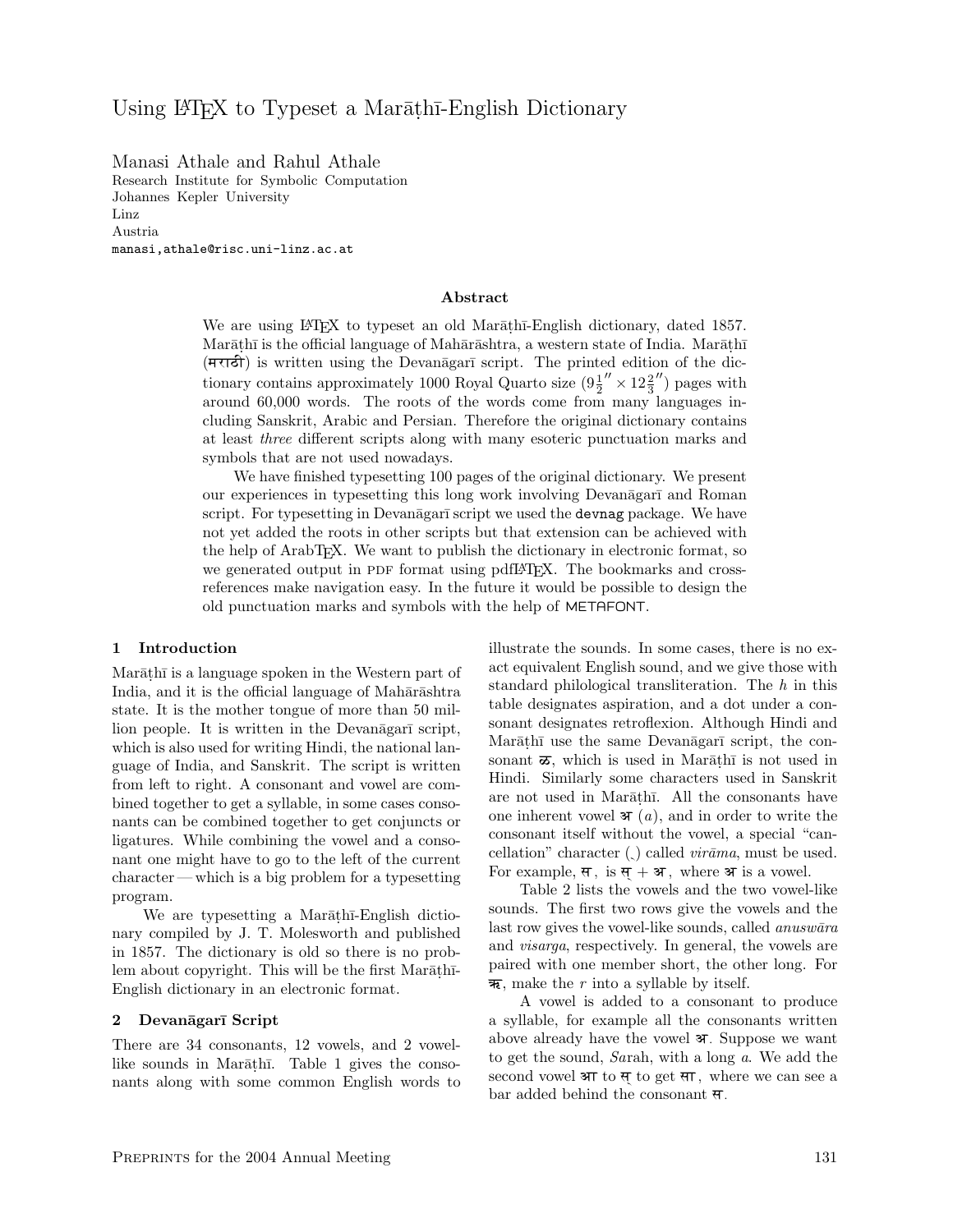| क      | ख                | ग                | घ     | ङ       |
|--------|------------------|------------------|-------|---------|
| car    | kh               | $q_{\rm O}$      | gh    | nasal   |
| च      | छ                | ज                | झ     | ञ       |
| chair  | cch              | jail             | zebra | nasal   |
| ट      | ਠ                | ड                | ढ     | ण       |
| ţ      | th               | $\boldsymbol{d}$ | dh    | $\it n$ |
| त      | थ                | ट                | ध     | न       |
| Tehran | th.              | $d$ ark          | dh    | new     |
| प      | फ                | ब                | ਮ     | म       |
| pair   | fail             | $_{\rm{bat}}$    | bh    | man     |
| य      | र                | ल                | व     |         |
| yellow | road             | love             | way   |         |
| श      | ष                | स                | ह     | ळ       |
| share  | $\boldsymbol{s}$ | $_{sun}$         | happy |         |

Table 1: Devanāgarī consonants.

| अ     | आ                 | इ   | ਛ                       | उ            | ऊ         |
|-------|-------------------|-----|-------------------------|--------------|-----------|
| about | car               | sit | seat                    | $_{\rm put}$ | root      |
| ऋ     | ल्क               | ए   | एो                      | ओ            | औ         |
| under | $\mathrm{bottle}$ | sav | $\mathbf{b} \mathbf{u}$ |              | road loud |
| अ     | आः                |     |                         |              |           |

Table 2: Devanāgarī vowels.

Now to write sit we add the third vowel  $\overline{\xi}$  to  $\overline{H}$ , and here it gets difficult, because although the  $i$  is pronounced after the  $s$ , it is written before the consonant. We get  $\overline{\mathsf{tr}}$ , where a bar is added before the character  $\boldsymbol{\pi}$ .

Syllables can even be formed using more than one consonant and a vowel. For example, दवितीया, here we add  $\overline{\xi}$ ,  $\overline{\xi}$  and  $\overline{\xi}$ . It can also be written as द्वितीया. There are many such variations when two or more consonants are combined, and some conjunct characters look nothing like their constituent parts. For example,  $\tau$  or r is written in *four* different ways depending on the other consonant in the conjunction.

The first vowel-like sound, *anuswara*, is the nasal consonant at the end of each of the first five consonant rows in the consonant table. For example,  $\overline{\text{min}}$  (Ganges), here the " " on the first character is the *anuswara* but it is pronounced as the nasal sound in the row of the next character, which is  $\Pi$ . The sound is like  $\overline{\mathbf{s}}$ . *Visarga* is more or less a very brief aspiration following the inherent vowel (and for this reason it is usually written  $h$  in philological transcription).

## 3 Problems

We tried many approaches before choosing LATEX. Scanning the pages was out of question as the printed quality is very poor. Also many of the consonant conjuncts are written in a different way nowadays, so it would be difficult for the average modern reader to decipher the old dictionary. There are some web sites that have dictionaries in two scripts using Unicode. But in many cases it does not show the correct output, and it is difficult to find suitable viewers. We thank referees for mentioning an XML approach, but we did not try that. We also tried Omega, but there was hardly any information available when we started our work more than two years ago and also the setup was very difficult.

The first problem was having two scripts in the text, and typesetting it such that both scripts mesh well. Molesworth uses Marāthī words to explain the concepts so Devanāgarī script text appears also in the meaning. Also there are couplets of a poem in places to explain the usage. Many Marath $\bar{a}$  words have roots in Sanskrit, Hindusthani, Arabic and Persian. Arabic, Persian, and the Urdu variant of Hindusthani are written using the Arabic script, which is the third script used in the dictionary. In Marāthī, a word is spoken—and also written—in a slightly different way depending on the region of the publication. Therefore in the dictionary, the most used form usually has the meaning listed for it, and all other forms have a note pointing to the most used form. This requires cross-referencing for faster use.

The dictionary has a long preface giving the details of how the words were chosen, which meanings were added, and so on. It contains different symbols and punctuation marks. Also in the meaning of some words, symbols are used to show the short form used during that period, which is obsolete now.

The printed dictionary is heavy, so carrying it everywhere is out of question. We wanted to give the user the possibility to carry the dictionary on a compact disc or computer. Therefore the next question was, which is the most user-friendly and/ or popular output format?

## 4 Solution

In a single word: pdfIATEX. We mainly used two packages to do the typesetting: lexikon for dictionary style, and devnag for Devanāgarī script. It is a two step process to typeset in Devanagari script. A file, usually with extension .dn, is processed with devnag, a program written in the C language, to get a .tex file. The preprocessing step is necessary due to the problem of vowel placement, complex conjunct characters, and so on, as mentioned in the introduction. The style file dev is used to get the Devanāgarī characters in the output PDF file after compiling using pdfL<sup>AT</sup>EX.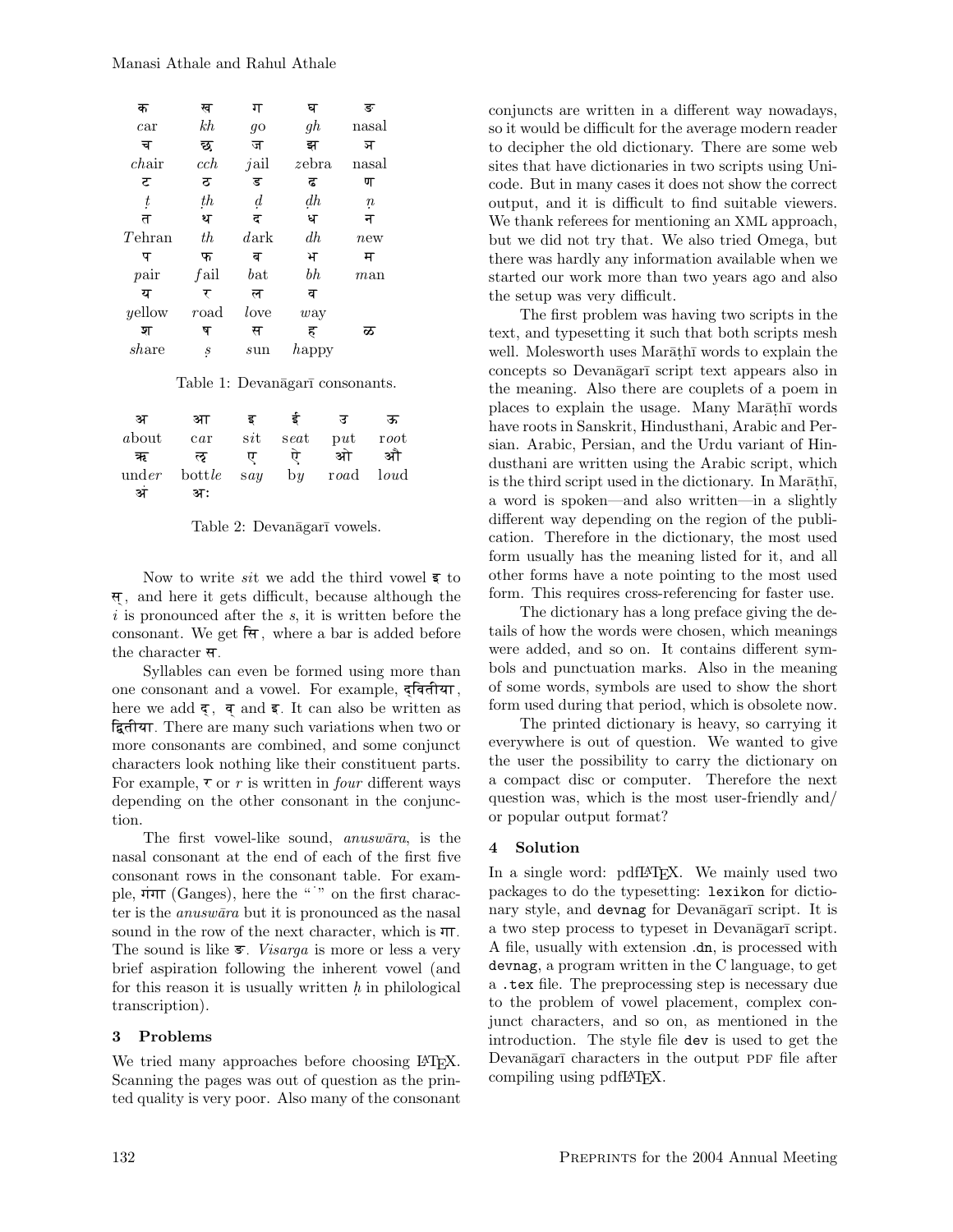Once we have a .tex file we can get output in many formats, DVI, PS, PDF, etc. We chose PDF as there are free readers for almost all platforms and pdfLAT<sub>F</sub>X makes it easy to go from T<sub>FX</sub> to PDF. The hyperref package solved the problem of crossreferencing and bookmarks. The user can click on a hyperlinked word to go to the form of the word that has the complete meaning, and come back to the original word with the back button in his favourite reader. In addition to the hyperlinks, bookmarks make navigation much easier; for example, bookmarks point to the first words starting with aa, ab, ac, etc. An additional nested level of bookmarks is chosen if there are many words starting with the character combination. For example, if there are many words starting with ac then we also have bookmarks for aca, acc and so on. Usually there are fewer than five pages between two bookmarks, so finding a word is not time consuming.

The preface contains characters like  $\mathbf{a}$ T, which is not part of the modern Marāthī character set, but which was used as a short form a hundred years ago. To typeset this character we directly edited the .tex file after preprocessing to get the required result.

We have attached at the end of this article an annotated sample page from the typeset dictionary. At the top of the page the first entry is the first word on the page, then the copyright information with our name for the dictionary, **शब्दविश्व**, simply translated as "the world of words", followed by the entry of the last word on the page. On the right hand side is the page number. At the bottom, the page number is given in Devanāgarī script.

## 5 Future Work

After completing the typesetting the whole dictionary we will add the roots of the words in Hindusthani, Arabic and Persian. Currently we denote this using  $[H]$ ,  $[A]$  or  $[P]$ , respectively. We have tried typesetting in three secripts on some small examples and did not find any conflicts between ArabTEX and devnag. We have not yet created new symbols but it is possible with the help of the pstricks package or METAFONT.

## References

[1] Devanāgarī for TFX, http://www.ctan. org/tex-archive/language/devanagari/ velthuis/doc/devnag/manual.ps